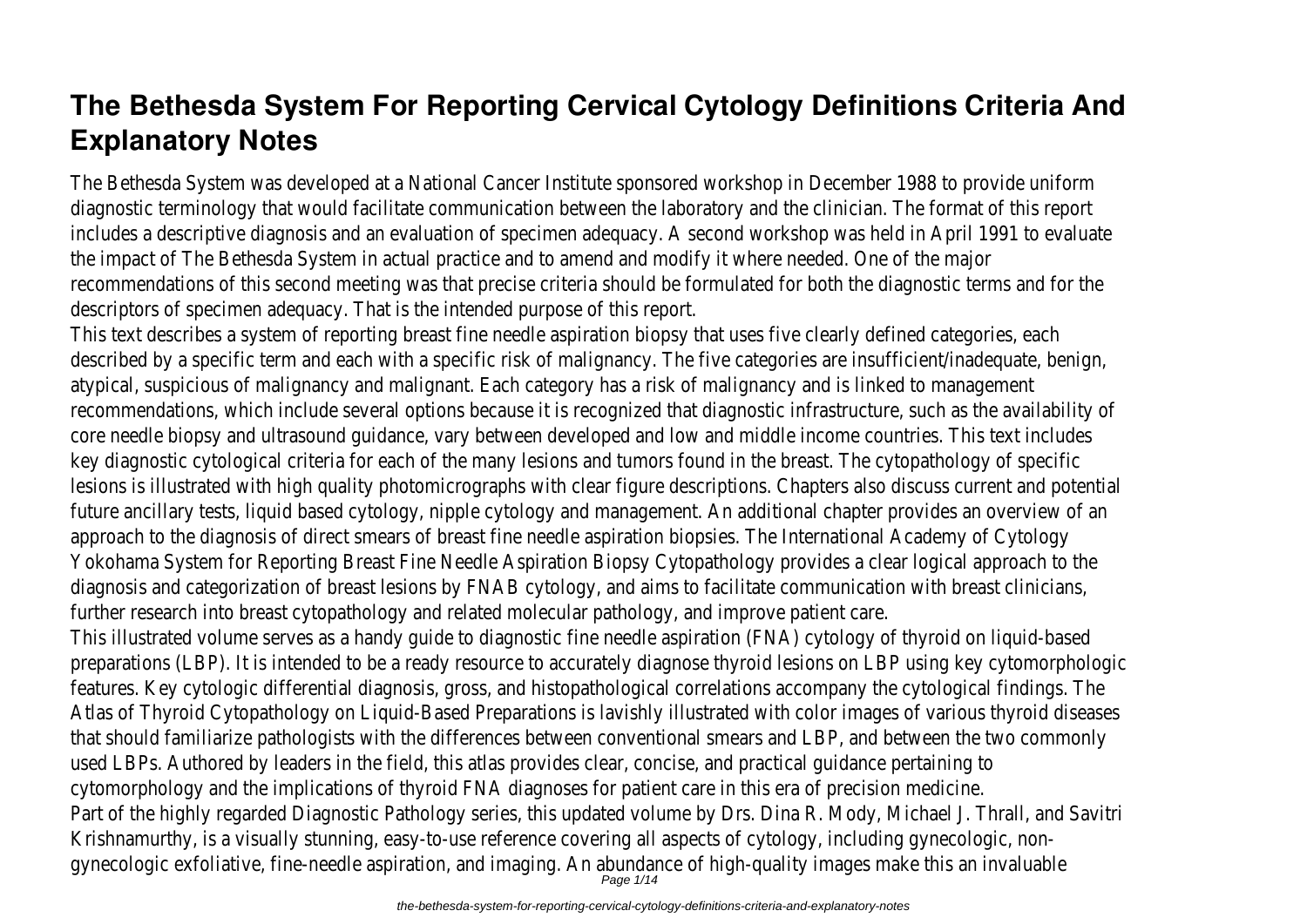diagnostic aid for every practicing pathologist, resident, or fellow who works with ever-smaller tissue samples for diagnosis and

molecular testing. Essential knowledge in all areas of cytopathology, including clinical, radiologic, cytopathological features, immunohistochemical, and molecular correlates where applicable Time-saving reference features include bulleted text, a variety of tables, key facts in each chapter, annotated images, pertinent references, and an extensive index Thoroughly updated content throughout, incorporating significant changes in cytopathology classifications, reporting systems, and science New coverage of the Bethesda 2014 reporting terminology for gynecologic cytology and updates on HPV testing and management guidelines; updates on the Milan System for Reporting of Salivary Gland Cytology with risk stratification; the Paris System for Reporting Urinary Cytology; and updates on the Bethesda 2017 reporting terminology for thyroid cytology Coverage of state-of-the-art immunohistochemistry and molecular markers as applicable to the practice of cytology and anatomic pathology, as well as current information on lab operations, regulatory mandates, quality improvement, and risk reduction Expert ConsultT eBook version included with purchase. This enhanced eBook experience allows you to search all of the text, figures, and references from the book on a variety of devices.

Instrumenting, Analyzing, and Debugging Microservices

With a Guide to Abbreviation of Bibliographic References ; for the Guidance of Authors, Editors, Compositors, and Proofreaders Management of Thyroid Nodules and Differentiated Thyroid Cancer

Suggestions to Medical Authors and A.M.A. Style Book

Front-of-Package Nutrition Rating Systems and Symbols

Thyroid Cytopathology

Health Professions Education

Expanding on the National Research Councilâ€<sup>™</sup>s Guide for the Care and Use of Laboratory Animals, **this book deals specifically with mammals in neuroscience and behavioral research laboratories. It offers flexible guidelines for the care of these animals, and guidance on adapting these guidelines to various situations without hindering the research process. Guidelines for the Care and Use of Mammals in Neuroscience and Behavioral Research offers a more in-depth treatment of concerns specific to these disciplines than any previous guide on animal care and use. It treats on such important subjects as: The important role that the researcher and veterinarian play in** developing animal protocols. Methods for assessing and ensuring an animalâ $\epsilon^{ms}$  well-being. **General animal-care elements as they apply to neuroscience and behavioral research, and common animal welfare challenges this research can pose. The use of professional judgment and careful interpretation of regulations and guidelines to develop performance standards ensuring animal well-being and high-quality research. Guidelines for the Care and Use of Mammals in Neuroscience**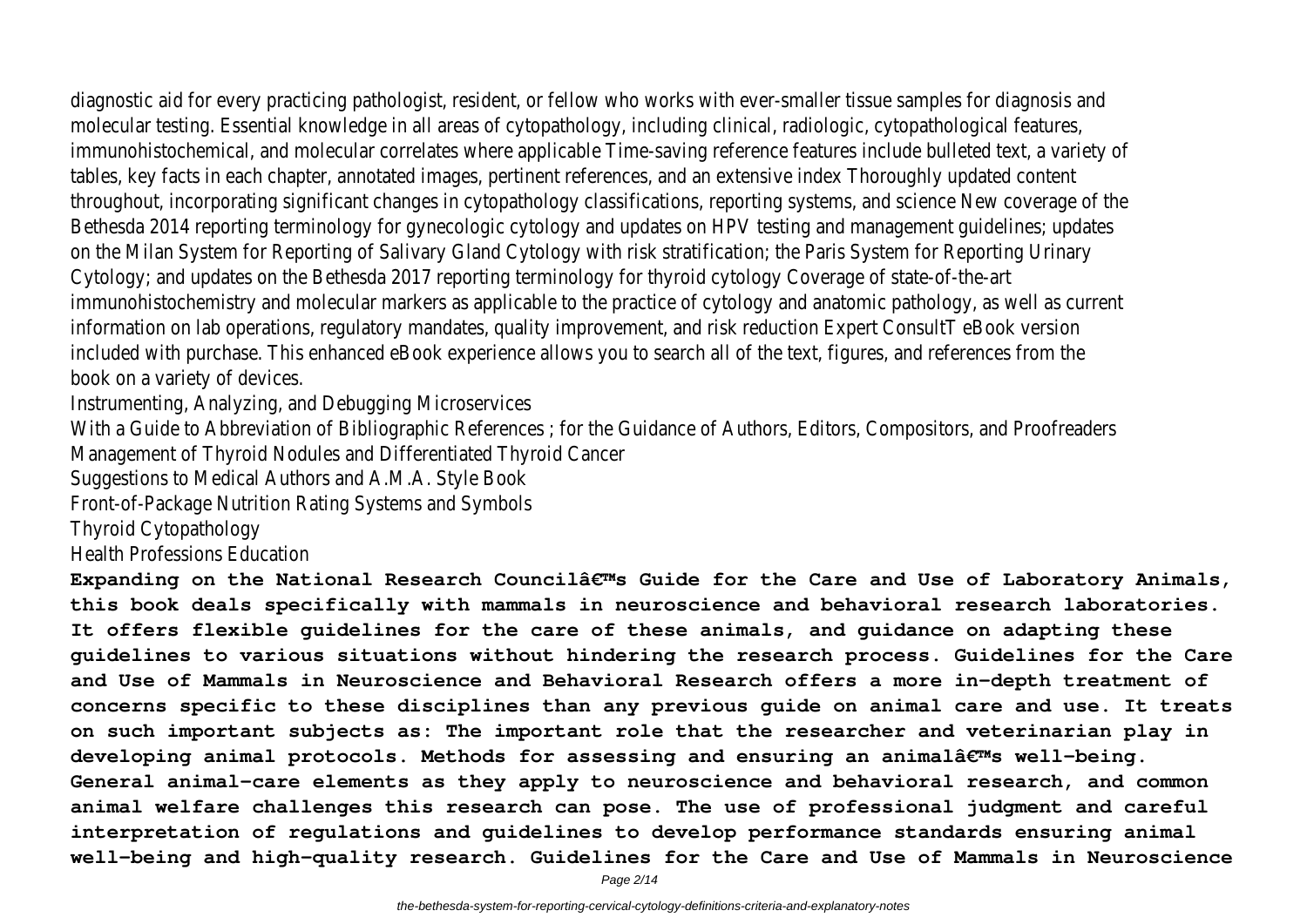**and Behavioral Research treats the development and evaluation of animal-use protocols as a decision-making process, not just a decision. To this end, it presents the most current, indepth information about the best practices for animal care and use, as they pertain to the intricacies of neuroscience and behavioral research.**

**This volume describes a uniform international approach for classifying and reporting salivary gland FNA samples. The new reporting system is evidence-based using data from the literature as well as upon the experience of a multi-disciplinary group of leading experts involved in the field of salivary gland cytopathology. Each diagnostic category of this novel salivary gland reporting system includes detailed descriptions of the cytologic criteria as well as a comprehensive set of photomicrographs demonstrating all of the key microscopic features along with annotated descriptions for each image. Designed as a practical book with easy readability, The Milan System for Reporting Salivary Gland Cytopathology combines the high-quality images of an atlas with a logical approach described in concise text-form and in line-drawing algorithms. It presents for the first time, an international cytologic reporting system for salivary gland lesions designed and endorsed by a panel of experts in the field.**

**This book is the culmination of an international effort to bring consistency and diagnostic efficiency to effusion cytology for the sake of patient care. The authors recognize special challenges in serous fluid cytopathology, such as reporting the presence of Mullerian epithelium in peritoneal fluids. What is an appropriate serous fluid volume to ensure adequacy? How should mesothelial proliferations be reported and is it appropriate to make an interpretation of malignant mesothelioma? How specific should a report be regarding the origin and subtyping of tumors found in serous fluids? What are the appropriate quality monitors for this specimen type? Special chapters on considerations for peritoneal washings, cytopreparatory techniques, mesothelioma and quality management are included to address these issues. The text contains literature reviews that elucidate existing evidence in support of current practices and recommendations. Expert opinions on where evidence was lacking, the most common practices were adopted by consensus, and where there was no commonality, are employed. Written by experts in the field, The International System for Serous Fluid Cytopathology serves as a collaborative effort between the International Academy of Cytology and the American Society for Cytopathology and calls upon participation of the international cytopathology and oncology communities to contribute to the development of a truly international system for reporting serous fluid**

Page 3/14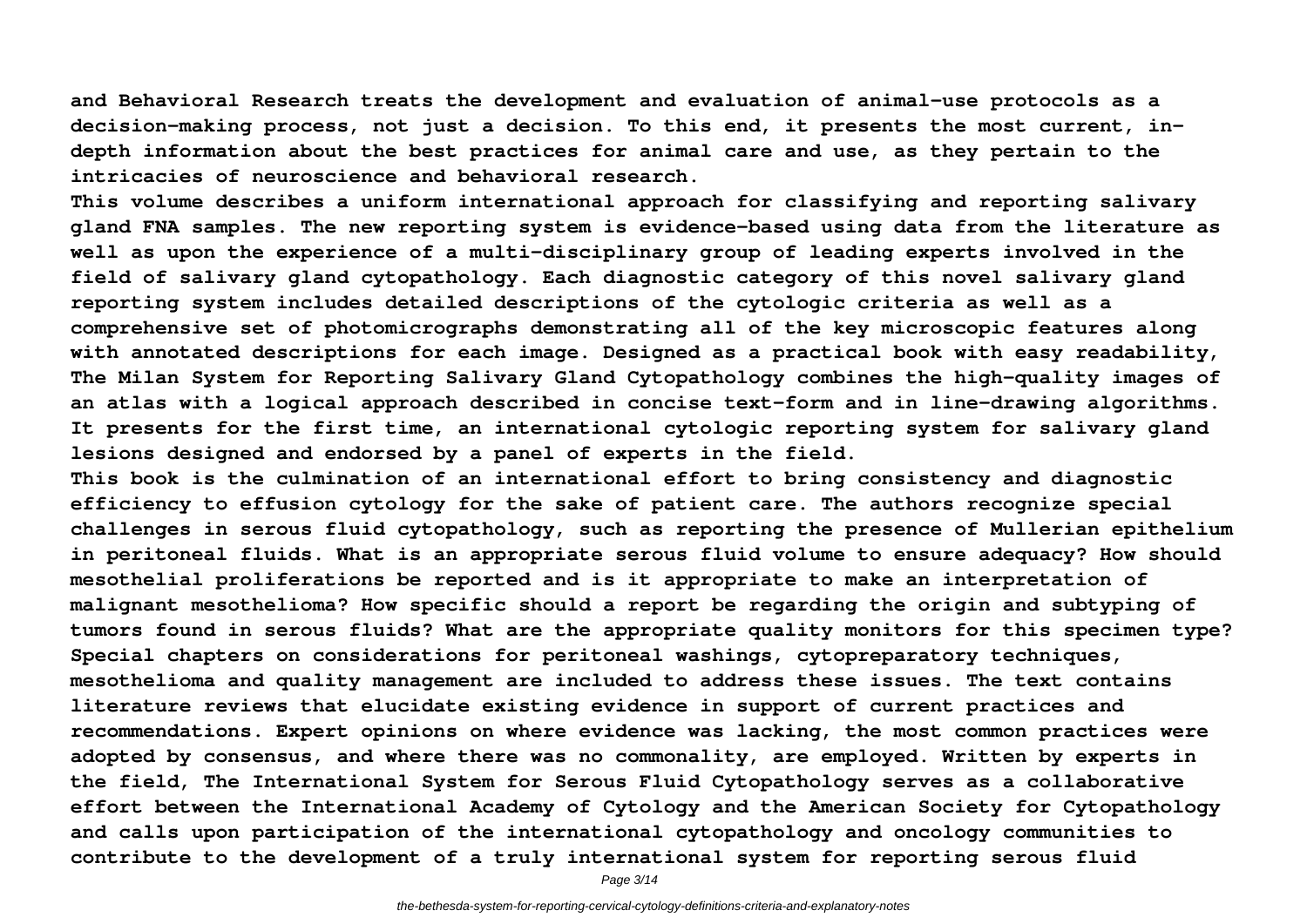#### **cytology**

**Eighth volume to be published in the Essentials in Cytopathology book series. More than 115 fullcolor images, 12 tables and a series of algorithms. Designed to be concise and easy to use. Fits in lab coat pocket. Site specific. Illustration oriented accompanied by text in outline format. A must-have for every pathologist, cytopathologist, cytotechnologist, fellow and trainee. Special Emphasis on Liquid Based Cytology Principles & Practice Handbook of Cervical Cytology Diagnosis of Endometrial Biopsies and Curettings Phase I Report Quick Reference Handbook for Surgical Pathologists**

# **Diagnostic Pathology: Cytopathology**

Cytopreparation: Principles & Practice by Gary W. Gill fills a long-standing need for an easy-to-use and authoritative manual on the fundamentals of cytopreparation up-to-and- including microscopy, screening, and data analysis. The text describes in phenomenological terms the most common materials and methods of specimen collection through mounting for gyn, non-gyn, and FNA specimens, as well as the underlying mechanistic bases. The author provides his expertise and information that will empower and enable readers to review and improve their laboratories' cytopreparatory techniques as they apply to the vast majority of specimens. This unique volume provides facts that are not readily available anywhere. Cytopreparation: Principles & Practice is intended for everyone associated with, and involved in, making cytologic preparations that are useful for their intended purpose. It will serve as a valuable reference tool for educators in cytology and histology, cytotechnology and histotechnology students, cytotechnologists, cytopreparatory technicians, cytopathologists, anatomical/clinical pathologists, pathology residents and cytopathology fellows.

IOM's 1999 landmark study To Err is Human estimated that between 44,000 and 98,000 lives are lost every year due to medical errors. This call to action has led to a number of efforts to reduce errors and provide safe and effective health care. Information technology (IT) has been identified as a way to enhance the safety and effectiveness of care. In an effort to catalyze its implementation, the U.S. government has invested billions of dollars toward the development and meaningful use of effective health IT. Designed and properly applied, health IT can be a positive transformative force for delivering safe health care, particularly with computerized prescribing and medication safety. However, if it is designed and applied inappropriately, health IT can add an additional layer of complexity to the already complex delivery of health care. Poorly designed IT can introduce risks that may lead to unsafe conditions, serious injury, or even death. Poor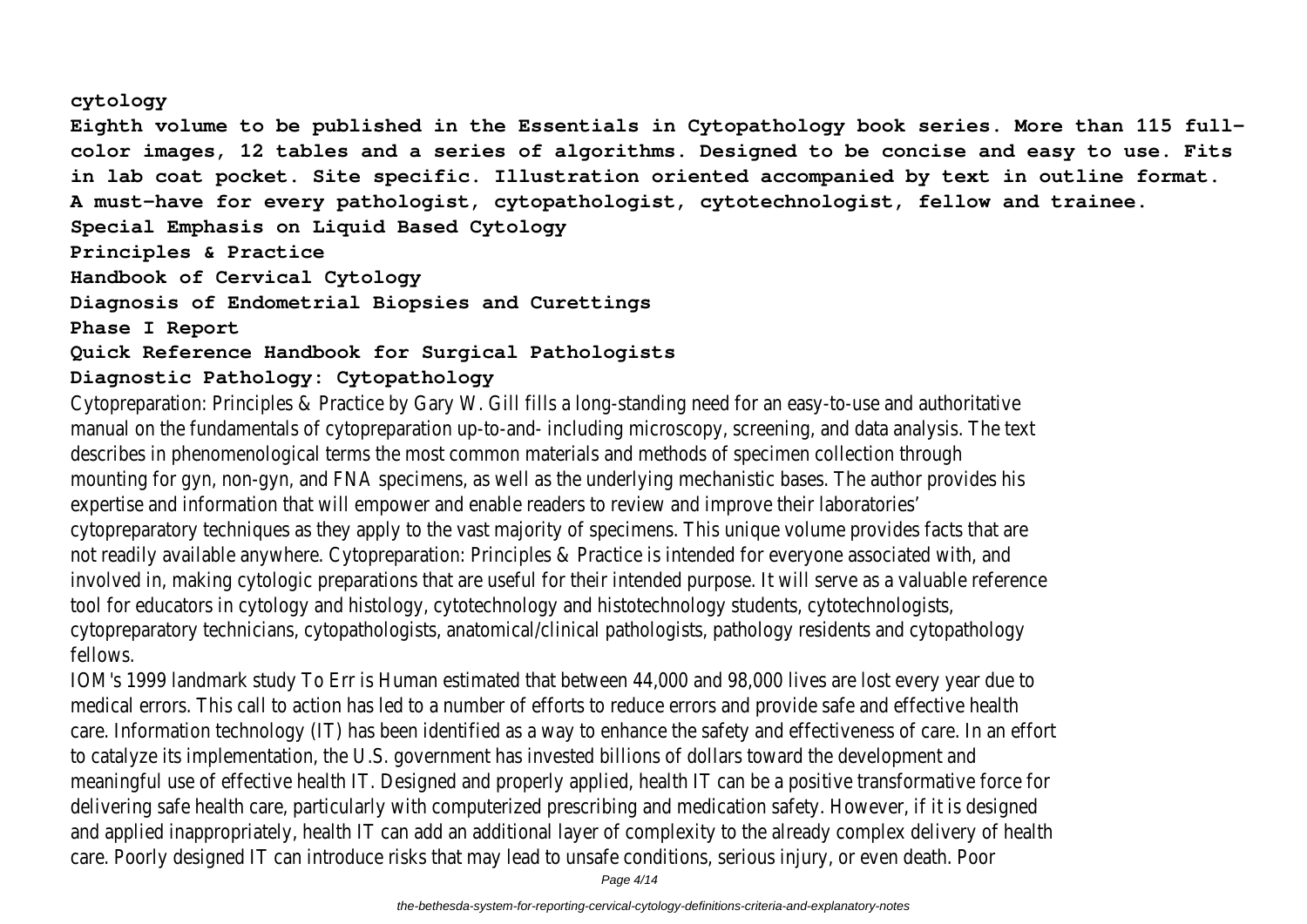human-computer interactions could result in wrong dosing decisions and wrong diagnoses. Safe implementation of health IT is a complex, dynamic process that requires a shared responsibility between vendors and health care organizations. Health IT and Patient Safety makes recommendations for developing a framework for patient safety and health IT. This book focuses on finding ways to mitigate the risks of health IT-assisted care and identifies areas of concern so that the nation is in a better position to realize the potential benefits of health IT. Health IT and Patient Safety is both comprehensive and specific in terms of recommended options and opportunities for public and private interventions that may improve the safety of care that incorporates the use of health IT. This book will be of interest to the health IT industry, the federal government, healthcare providers and other users of health IT, and patient advocacy groups.

This book is a comprehensive review of cytopathology. Written by leading experts based in the USA, each section is dedicated to a different part of the anatomy. The final chapter discusses laboratory management, quality control and quality assurance. Each chapter contains multiple choice style questions on both theory and microphotographs of actual smears.

A logical approach to formulating a pathologic diagnosis from the diverse array of tissue received in the surgical pathology laboratory. The authors are both prominent gynaecologic pathologists, and this book is the result of their longrunning Short Course presented at the International Academy of Pathology. Illustrations show typical artefacts and distortion and explain their impact on diagnostic interpretation, and each chapter includes a section on "Clinical Queries and Reporting" that summarises the features to be discussed in the final pathology report. Here is a strongly didactic approach to one of the most frequently ordered pathological examinations. You find superb illustrations on virtually every page and fast answers to everyday questions since emphasis is placed on clinically relevant material: commonly encountered specimens, common problems and common diagnostic issues.

Thyroid Fine Needle Aspiration

A Practical Approach A Practical Guide The Bethesda System for Reporting Cervical/vaginal Cytologic Diagnoses Cytology Fine Needle Aspiration Cytology

*Most applications today are distributed in some fashion. Monitoring the health and performance of these distributed architectures requires a new approach. Enter distributed tracing, a method of profiling and monitoring applications—especially those that use microservice architectures. There's just one problem:*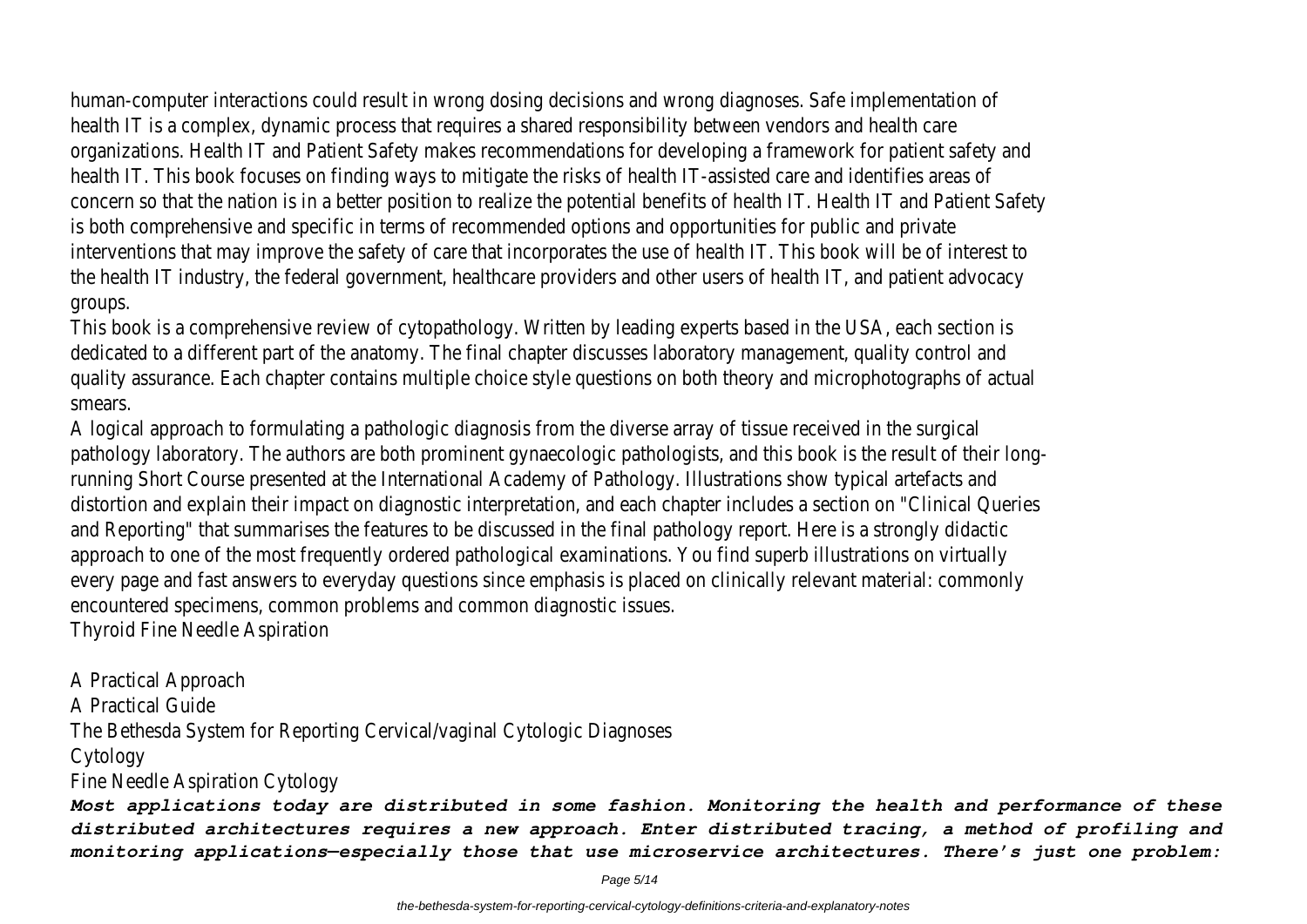*distributed tracing can be hard. But it doesn't have to be. With this practical guide, you'll learn what distributed tracing is and how to use it to understand the performance and operation of your software. Key players at Lightstep walk you through instrumenting your code for tracing, collecting the data that your instrumentation produces, and turning it into useful, operational insights. If you want to start implementing distributed tracing, this book tells you what you need to know. You'll learn: The pieces of a distributed tracing deployment: Instrumentation, data collection, and delivering value Best practices for instrumentation (the methods for generating trace data from your service) How to deal with or avoid overhead, costs, and sampling How to work with spans (the building blocks of request-based distributed traces) and choose span characteristics that lead to valuable traces Where distributed tracing is headed in the future*

*This book offers a comprehensive guide to thyroid fine needle aspiration (FNA) cytology. Borderline/precursor tumors, which were introduced in the 4th edition of the WHO classification of thyroid tumors, are also incorporated. In this second edition, prominent international experts discuss the different approaches to thyroid FNA cytology employed in various countries such as Australia, Canada, China, Korea, Portugal, Switzerland, Taiwan, Thailand, Turkey, Ukraine, the USA, UK, Italy and Japan. The book not only covers key principles of thyroid cytopathology but also addresses technical aspects such as procedural complications, liquid-based cytology, immunocytochemistry, staining procedures, and potential pitfalls. Case-based descriptions and clinical findings, radiologic imaging, cytology, and histopathologic diagnosis – all complemented by a wealth of detailed photographs – will help reader understand and overcome many common dilemmas in daily practice. As such, the book represents an indispensable reference work for all cytopathologists, especially those practicing thyroid cytopathology.*

*Expansively illustrated, this volume in the "Foundations in Diagnostic Pathology" series encompasses aspiration cytopathology of all major body sites. Experts in the field provide you with a clear, concise, and practical diagnostic approach to the challenges you face every day. Color photomicrographs provide a visual image of individual lesions, to make learning quick and easy. The consistent, convenient format provides quick, at-a-glance reference, making it an excellent resource not only for the pathologists-in-training but for those in practice as well. Uses highly templated chapters to make key information easy to find. Incorporates carefully selected high-quality, full-color images. Covers aspiration cytopathology of all major body sites. LIncludes contributions from the world's preeminent cytopathologists. The Foundations in Diagnostic Pathology Series answers the call for fresh, affordable, and easy-to-use guidance. Each region-specific volume provides all of the most essential information on the pathologic entities encountered in practice. Series Editor: John R. Goldblum, MD, FACP, FASCP, FACG The federal government requires that most packaged foods carry a standardized label--the Nutrition Facts* Page 6/14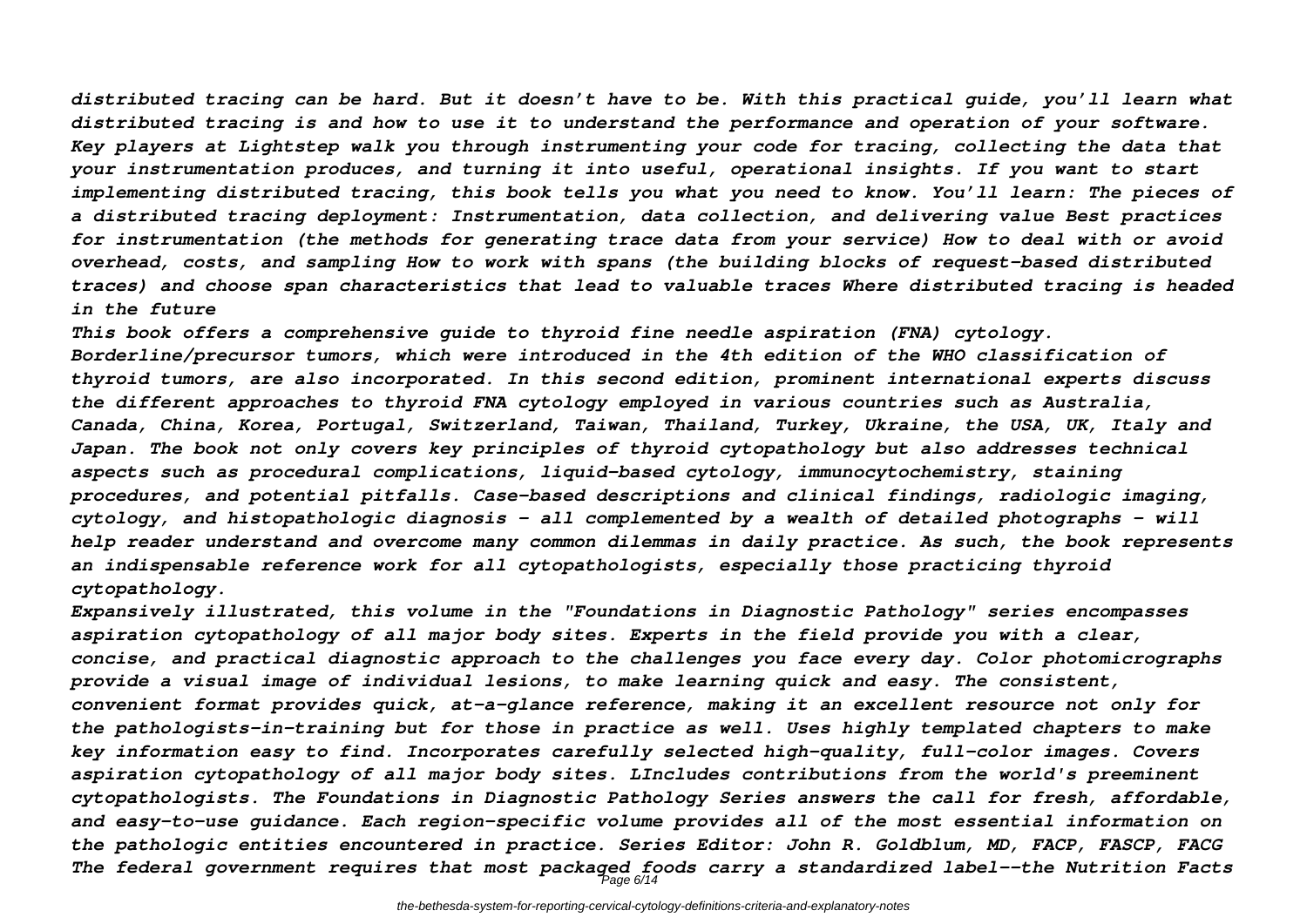*panel--that provides nutrition information intended to help consumers make healthful choices. In recent years, manufacturers have begun to include additional nutrition messages on their food packages. These messages are commonly referred to as 'front-of-package' (FOP) labeling. As FOP labeling has multiplied, it has become easy for consumers to be confused about critical nutrition information. In considering how FOP labeling should be used as a nutrition education tool in the future, Congress directed the Centers for Disease Control and Prevention to undertake a two-phase study with the IOM on FOP nutrition rating systems and nutrition-related symbols. The Food and Drug Administration is also a sponsor. In Phase 1 of its study, the IOM reviewed current systems and examined the strength and limitations of the nutrition criteria that underlie them. The IOM concludes that it would be useful for FOP labeling to display calorie information and serving sizes in familiar household measures. In addition, as FOP systems may have the greatest benefit if the nutrients displayed are limited to those most closely related to prominent health conditions, FOP labeling should provide information on saturated fats, trans fats, and sodium.*

*Building Safer Systems for Better Care*

*Health IT and Patient Safety*

*A New Health System for the 21st Century*

*Definitions, Criteria and Explanatory Notes*

*Definitions, Criteria, Explanatory Notes, and Recommendations for Ancillary Testing*

*Symposium : Annual Meeting : Extended Abstracts*

*The Papanicolaou Society of Cytopathology System for Reporting Respiratory Cytology The latest edition of this professional staple outlines the most current, relevant, and valued information necessary for competent delivery of school psychological services.*

*Cibas (pathology, Harvard Medical School) and Ducatman (pathology, West Virginia University) provide practicing and trainee pathologists with a guide to diagnostic interpretation of cytological specimens, with chapters devoted to various and organ systems. Coverage includes the use of special techniques such as immunohistochemistry, flow cytometry, and molecular biology, as well as indications, methods, and diagnostic pitfalls for various conditions. Color medical images are included. This second edition features new chapters on soft tissue methods and laboratory management. Annotation (c)2003 Book News, Inc., Portland, OR (booknews.com).*

*Most women who die from cervical cancer, particularly in developing countries, are in the prime of their life. They may be raising children, caring for their family, and contributing to the social and economic life of their town or village. Their death is both a personal tragedy, and a sad and unnecessary loss to their family and their community. Unnecessary, because there is compelling evidence, as this Guide makes clear, that cervical cancer is one of the most preventable and treatable* Page 7/14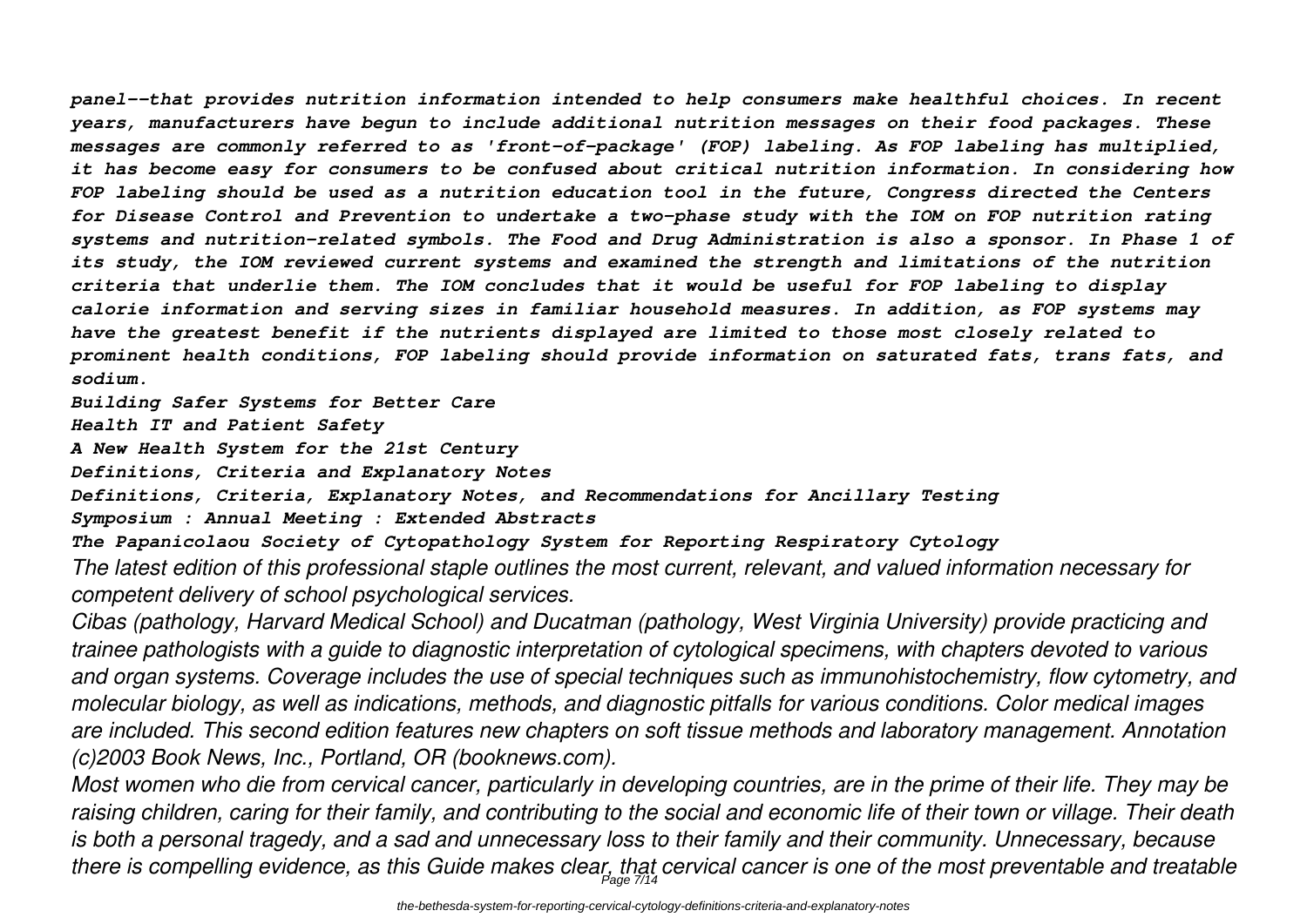*forms of cancer, as long as it is detected early and managed effectively. Unfortunately, the majority of women in developing countries still do not have access to cervical cancer prevention programmes. The consequence is that, often, cervical cancer is not detected until it is too late to be cured. An urgent effort is required if this situation is to be corrected. This Guide is intended to help those responsible for providing services aimed at reducing the burden posed by cervical cancer for women, communities and health systems. It focuses on the knowledge and skills needed by health care providers, at different levels of care.*

*35mm color transparencies of every clinnical example shown in "The Bethesda System."""*

*The Papanicolaou Society of Cytopathology System for Reporting Pancreaticobiliary Cytology*

*Achieving a New Standard for Care*

*The Bethesda system for reporting cervical, vaginal cytologic diagnoses*

*The International System for Serous Fluid Cytopathology*

*Differential Diagnoses and Pitfalls*

*The Paris System for Reporting Urinary Cytology*

*Cytopathology Case Review*

*This text presents comprehensive review of the recommendations of the Papanicolaou Society of Cytopathology for reporting results of respiratory cytology specimens along with advances in diagnostic, prognostic, and predictive immunohistochemical and molecular techniques which can be performed on cytology specimens.The majority of the text focuses on the standardized terminology and nomenclature for respiratory cytology as recommended by the Papanicolaou Society of Cytopathology. Each of the diagnostic categories are described in depth and formal definitions for each category are given along with cytologic criteria. Explanatory notes are given discussing limitations of the category as well as its malignancy risk and reproducibility. Management recommendations are supplied for each category. Sample reports documenting the preferred reporting format are also given. Each category is associated with a reference list establishing the evidence based nature of the categories. An in depth discussion of ancillary testing is provided, including the utilization of microbiologic culture, immunohistochemistry, and molecular techniques. Substantial emphasis is placed on molecular diagnostics necessary for optimization of personalized testing and the appropriate use of targeted therapies. The text represents a comprehensive resource for the state of the science of the cytologic diagnosis of respiratory lesions.*

*Pathology residents, fellows, and practitioners will welcome this cytopathology review atlas of carefully selected case scenarios drawn from the Johns Hopkins case archive. Each illustrated case scenario contains multiple-choice questions along with detailed explanations and references in an ideal format for review or self assessment of diagnostic skills and decision making. Authored by distinguished faculty at John Hopkins University, the atlas covers all major topics within cytopathology. Each clinical case scenario*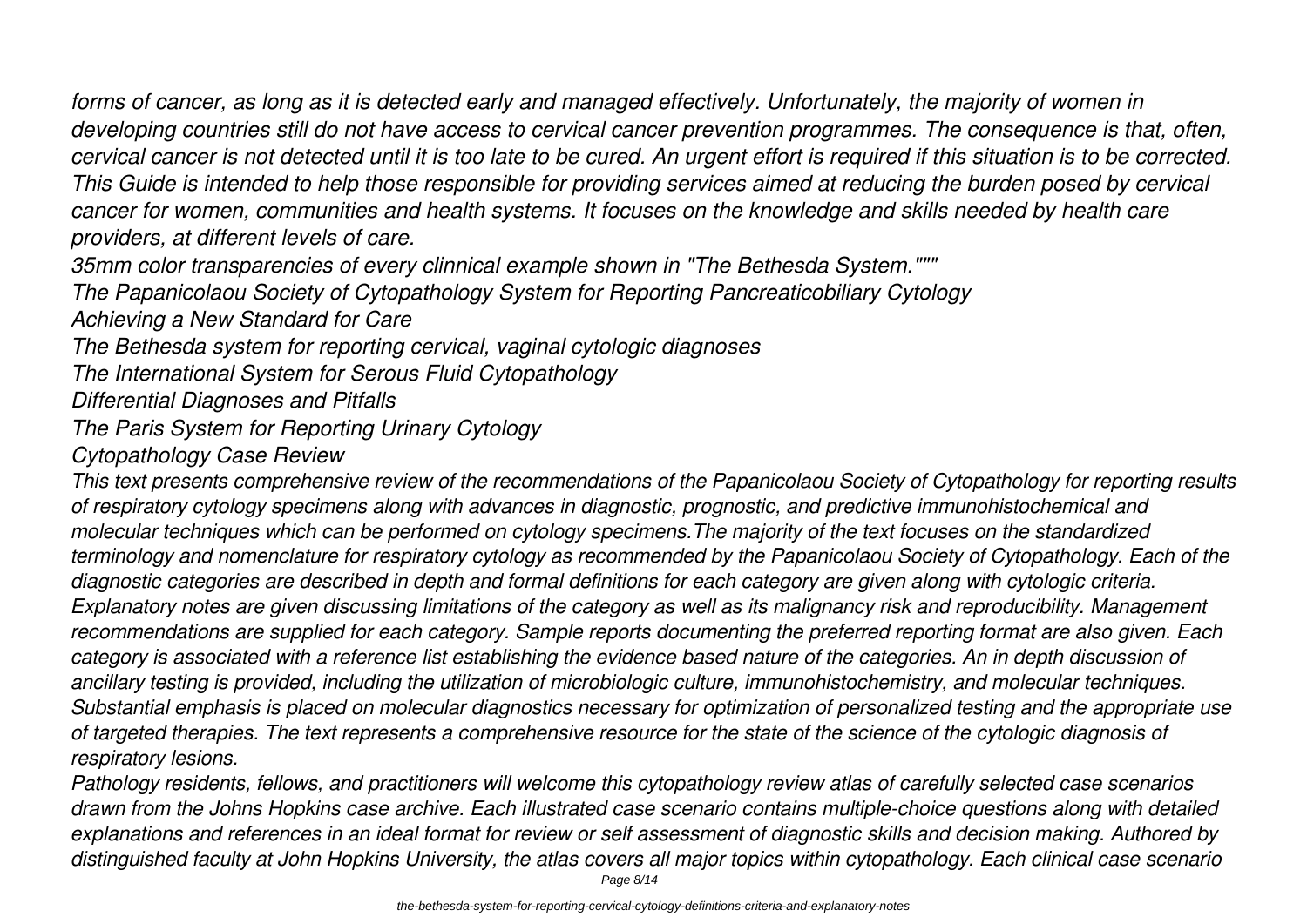*includes representative images and clinical history, diagnostic question, and detailed discussion supported by thoughtfully selected key references. Cases are presented in random order to maximize their teaching and review value. Additionally, a case and topic index is included so that users can access the content by a specific topic or diagnosis. Key Features: Contains questions based on carefully selected, illustrated case scenarios drawn from the Johns Hopkins case archive Includes 125 multiple choice questions covering all major cytopathology topics with detailed explanations and references Facilitates board review and diagnostic problemsolving with 500 high-quality images Includes clinical and imaging correlations in case scenarios Provides access to questions in random order or by specific topic or diagnosis*

*This book is a compilation of high-yield, at-a-glance summaries for various topics on which pathologists frequently need information in a quick reference format while at the microscope (or when cramming for the boards). The authors are early-career pathologists who have compiled this book from the perspective of pathologists-in-training. The focus is not organ-based histologic criteria, but rather everything else that goes into pathologic diagnoses but is difficult to keep committed to memory. The emphasis is on immunohistochemistry, special stains, grading systems, molecular markers, tumor syndromes, and helpful clinical references. The book has a unique format in that the information is presented primarily in tables and diagrams accompanied by minimal explanatory text. It is intended to serve as a 'peripheral brain' for pathology residents and also practicing pathologists, where frequently needed information is readily accessible and easy to navigate.*

*Salivary gland cytopathology is one of the most challenging areas of diagnostic cytology. Salivary Gland Cytopathology will use a simplified algorithmic approach based upon differential diagnostic groups to cover practical aspects of diagnosing common as well as challenging salivary gland lesions. This volume published in the "Essentials in Cytopathology" book series will fulfill the need for an easy-to-use and authoritative synopsis of site specific topics in cytopathology. These guide books fit into the lab coat pocket, ideal for portability and quick reference. Each volume is heavily illustrated with a full color art program, while the text follows a userfriendly outline format.*

*Atlas of Thyroid Cytopathology on Liquid-Based Preparations*

*The Milan System for Reporting Salivary Gland Cytopathology*

*A Bridge to Quality*

*Building a Safer Health System*

*Patient Safety*

*The International Academy of Cytology Yokohama System for Reporting Breast Fine Needle Aspiration Biopsy Cytopathology The Bethesda System for Reporting Thyroid Cytopathology*

The Institute of Medicine study Crossing the Quality Chasm (2001) recommended that an interdisciplinary summit be held to further reform of health professions education in order to enhance quality and patient safety. Health Professions Education: A Bridge to Quality is the follow up to that summit, held in June 2002, where 150 participants across disciplines and occupations developed ideas about how to integrate a core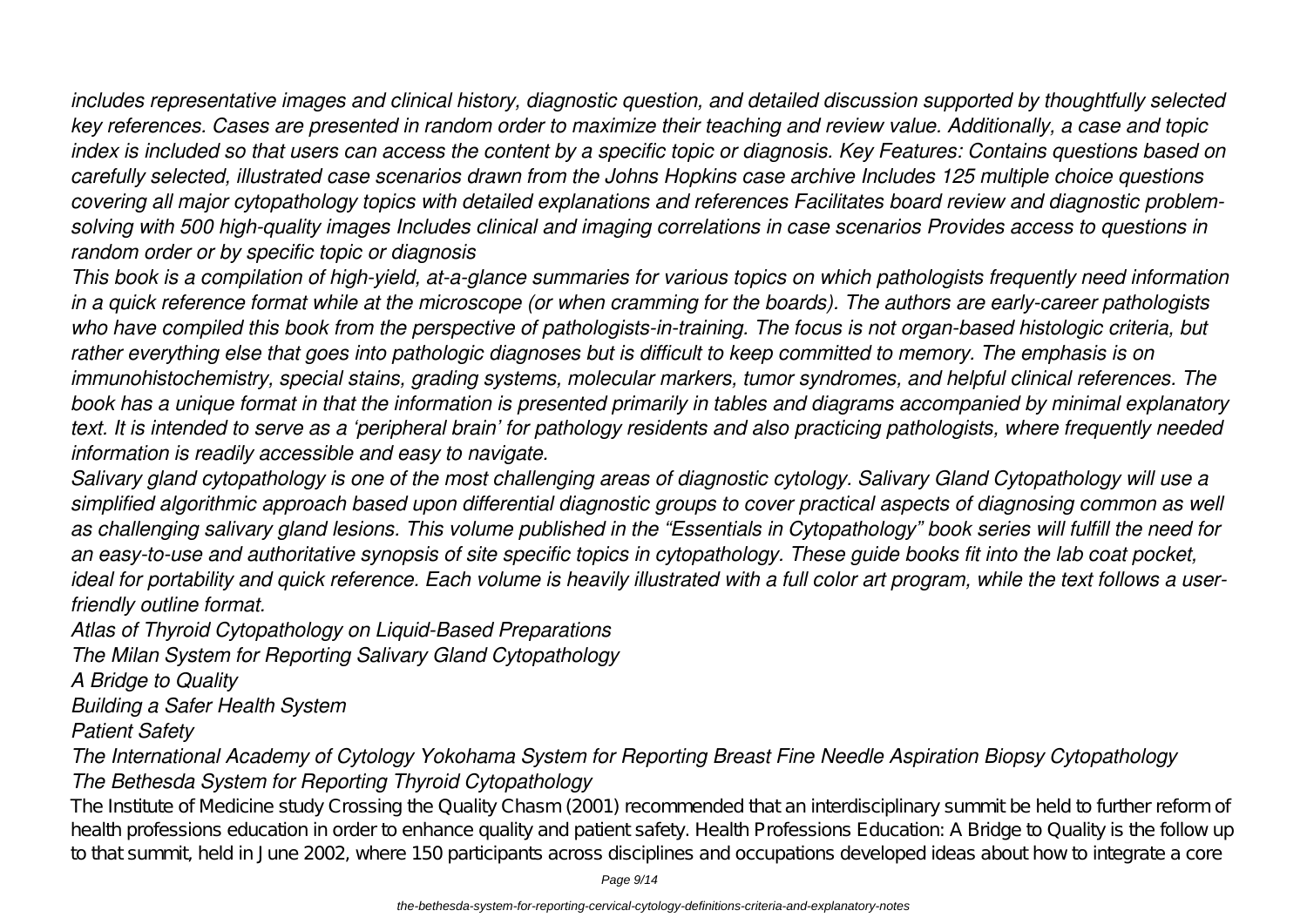set of competencies into health professions education. These core competencies include patient-centered care, interdisciplinary teams, evidence-based practice, quality improvement, and informatics. This book recommends a mix of approaches to health education improvement, including those related to oversight processes, the training environment, research, public reporting, and leadership. Educators, administrators, and health professionals can use this book to help achieve an approach to education that better prepares clinicians to meet both the needs of patients and the requirements of a changing health care system.

This handbook is a guide to cervical cytology for clinicians. Beginning with an overview of anatomy and normal cytology, the next chapter discusses sample collection and screening. The following sections discuss reporting systems, malignancy, atypical cells, carcinoma, tumours and management of cervical lesions. Interpretation of screening, differential diagnosis and treatment methods are discussed in depth. The text concludes with a chapter presenting sample cases with answers. Throughout the book, emphasis is placed on liquid-based cytology preparation, with discussion on varying viewpoints regarding interpretation. Microphotographs illustrating normal and abnormal cervical smears are included to enhance understanding. Key points Guide to cervical cytology for cytologists and gynaecologists Emphasis on liquidbased cytology preparation Includes sample cases with answers Features more than 250 microphotographs and tables This book offers clear, up-to-date guidance on how to report cytologic findings in cervical, vaginal and anal samples in accordance with the 2014 Bethesda System Update. The new edition has been expanded and revised to take into account the advances and experience of the past decade. A new chapter has been added, the terminology and text have been updated, and various terminological and morphologic questions have been clarified. In addition, new images are included that reflect the experience gained with liquid-based cytology since the publication of the last edition in 2004. Among more than 300 images, some represent classic examples of an entity while others illustrate interpretative dilemmas, borderline cytomorphologic features or mimics of epithelial abnormalities. The Bethesda System for Reporting Cervical Cytology, with its user-friendly format, is a "must have" for pathologists, cytopathologists, pathology residents, cytotechnologists, and clinicians.

The first edition of The Paris System for Reporting Urinary Cytology introduced a completely new paradigm for detecting bladder cancer by urine cytology. This system concentrated on defining morphological characteristics of the most clinically significant form of bladder cancer, High Grade Urothelial Carcinoma. This new approach has been widely accepted throughout the world, and has become part of the daily practice of cytology. Considering that the first edition of The Paris System (TPS) introduced a new model of urinary cytodiagnosis, verification and expansion of initial material and data were anticipated. Based on evolving knowledge and readership requests, the group of highly experienced authors have created a new edition of TPS. This second edition includes areas and issues not originally covered. A new chapter on urine cytology of the upper tract, a rarely addressed topic, has been introduced. Furthermore, the issue of cellular degeneration is discussed in the criteria of all diagnostic categories. Examples of standardized reports are included in each chapter. Most importantly, a separate chapter presents data defining the risk of malignancy (ROM) for each diagnostic category to inform clinical management. New high quality images augment those of the first edition to better illustrate diagnostic clues and potential pitfalls. In addition to chapters on diagnostic criteria, current concepts of pathogenesis of bladder cancer, specimen adequacy and preparation, and ancillary tests are covered in separate chapters. A bonus to the volume is a comprehensive history of urine as the earliest diagnostic sample of human disease, richly illustrated with artworks from major museums. Written by internationally recognized authorities, this comprehensive and evidence-based guide to urine cytology is supported by the newest data confirming the original concept and significance of diagnostic criteria defining High Grade Urothelial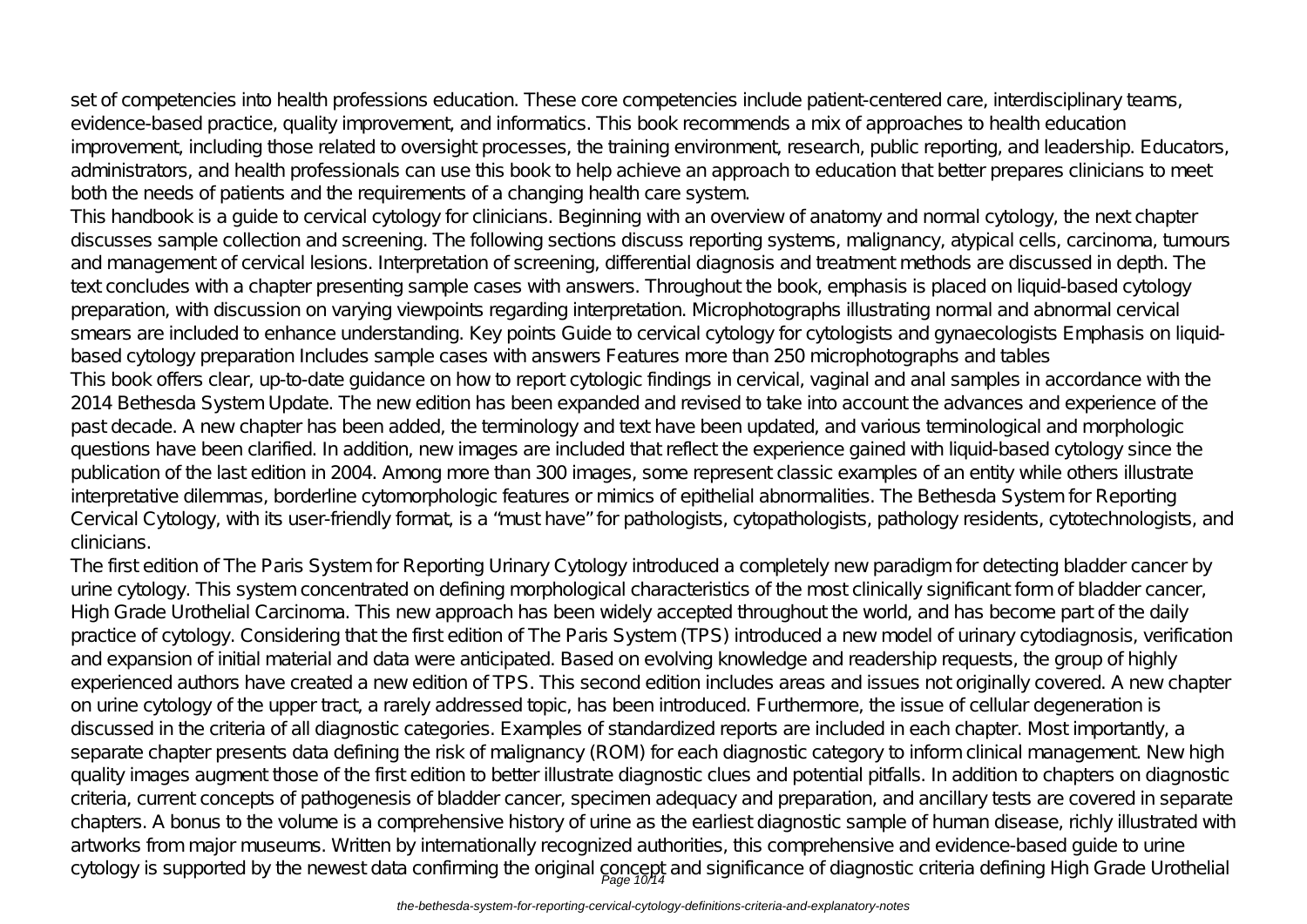Carcinoma. TPS is an essential tool for anyone who is practicing urinary cytology, including cytotechnologists, pathologists-in-training and practicing pathologists. This book should find a place in every cytology laboratory throughout the world. The Concept has been endorsed by the American Society of Cytopathology, and the International Academy of Cytology.

Comprehensive Cervical Cancer Control

Guidelines for the Care and Use of Mammals in Neuroscience and Behavioral Research

Salivary Gland Cytopathology

Cytopreparation

Best Practices in School Psychology

Distributed Tracing in Practice

Correlation with Clinical, Radiological, Molecular Tests and Histopathology

*This practical text and color atlas tells the story of 350 patients, covering a wide range of thyroid lesions with high quality composite images that correlate cytology with histology, and radiology with pathology. Each case includes clinical presentation and final pathology. Concise, easy-to-read text enables readers to quickly find the information they need for accurate diagnosis. 'Lookalike' lesions are grouped together so the subtle cytological differences can be appreciated. The author's practical approach explains mistakes made and lessons learned, so diagnostic pitfalls can be avoided. Triage algorithms and over 2000 printed photomicrographs are provided. The print book is accompanied by a CD-ROM offering images in downloadable format. Written by a leading cytopathologist who has performed onsite assessment for over 10,000 ultrasound-guided thyroid fine needle aspirations, this is an important resource for all healthcare professionals dealing with thyroid patients, including cytopathologists, surgical pathologists, cytotechnologists, sonographers, radiologists, endocrinologists and surgeons.*

*Second in a series of publications from the Institute of Medicine's Quality of Health Care in America project Today's health care providers have more research findings and more technology available to them than ever before. Yet recent reports have raised serious doubts about the quality of health care in America. Crossing the Quality Chasm makes an urgent call for fundamental change to close the quality gap. This book recommends a sweeping redesign of the American health care system and provides overarching principles for specific direction for policymakers, health care leaders, clinicians, regulators, purchasers, and others. In this comprehensive volume the committee offers: A set of performance expectations for the 21st century health care system. A set of 10 new rules to guide patient-clinician relationships. A suggested organizing framework to better align the incentives inherent in payment and accountability with improvements in quality. Key steps to promote evidence-based practice and strengthen clinical information systems. Analyzing health care organizations as complex systems, Crossing the Quality Chasm also documents the causes of the quality gap, identifies current practices that impede quality care, and explores how systems approaches can be used to implement change. Americans should be able to count on receiving health care that is safe. To achieve this, a new health care delivery system is needed â€" a system that both prevents errors from occurring, and learns from them when they do occur. The development of such a system requires a commitment by all stakeholders to a culture of safety and to the development of* Page 11/14

the-bethesda-system-for-reporting-cervical-cytology-definitions-criteria-and-explanatory-notes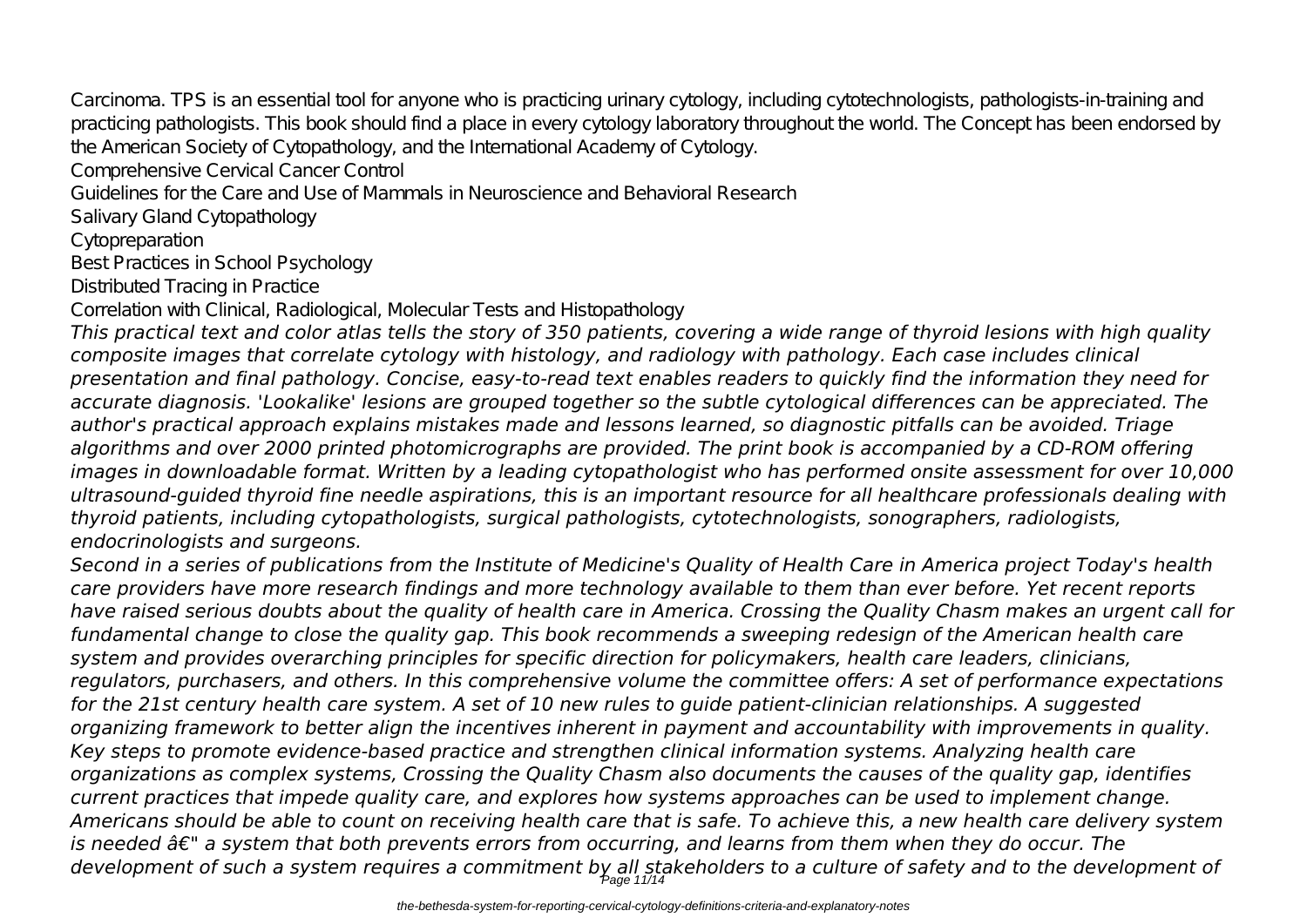*improved information systems for the delivery of health care. This national health information infrastructure is needed to provide immediate access to complete patient information and decision-support tools for clinicians and their patients. In addition, this infrastructure must capture patient safety information as a by-product of care and use this information to design even safer delivery systems. Health data standards are both a critical and time-sensitive building block of the national health information infrastructure. Building on the Institute of Medicine reports To Err Is Human and Crossing the Quality Chasm, Patient Safety puts forward a road map for the development and adoption of key health care data standards to support both information exchange and the reporting and analysis of patient safety data.*

*This text and the terminology developed by the Papanicolaou Society of Cytopathology (P.S.C.) represents an important advance in the field of pancreaticobiliary cytopathology. This textbook/atlas is designed to present a comprehensive and state of the art approach to the cytologic diagnosis and reporting of pancreaticobiliary lesions. Chapters address each of the diagnostic categories defined by the P.S.C. The definition of each category along with the clinical pathologic entities contained within the category are discussed along with specific cytologic criteria for inclusion of a cytologic specimen within the category. Each chapter is lavishly illustrated demonstrating diagnostic criteria and examples of lesions contained within the category. Additionally, appropriate ancillary testing is discussed and where appropriate illustrated. Each chapter concludes with a discussion of appropriate management as well as estimates of malignancy risk for the category. The Papanicolaou Society of Cytopathology System for Reporting Pancreaticobiliary Cytology: Definitions, Criteria, Ancillary Testing and Management will provide the reader with a unified approach to diagnosing and reporting interpretations of cytologic specimens obtained from the pancreaticobiliary tract. This text/atlas will serve as a reference guide for pathologists, surgeons, endoscopists and radiologists.*

### *To Err Is Human*

*A Five-Year Retrospective Review of One Center Experience \\ International Journal of Health Sciences .- 2012, Vol. 6, No. 2 A Guide to Essential Practice*

*Definitions, Criteria, and Explanatory Notes*

*Cytopathology Review*

# *The Bethesda System for Reporting Cervical/Vaginal Cytologic Diagnoses*

# *Crossing the Quality Chasm*

This book provides a comprehensive, state-of-the art review of this field, and will serve as a valuable resource for clinicians and researchers with an interest in the management of thyroid nodules and cancer, including both surgeons and endocrinologists. The book reviews new data about risk factors for nodular disease and cancer, details the management of toxic and non-toxic benign thyroid nodular disease, discusses controversies in the management of indeterminate thyroid nodules and cancer, and reviews the latest data on use of molecular testing for diagnosis and prognosis. Lastly, the book reviews the management of difficult-to-treat thyroid cancers. Management of Thyroid Nodules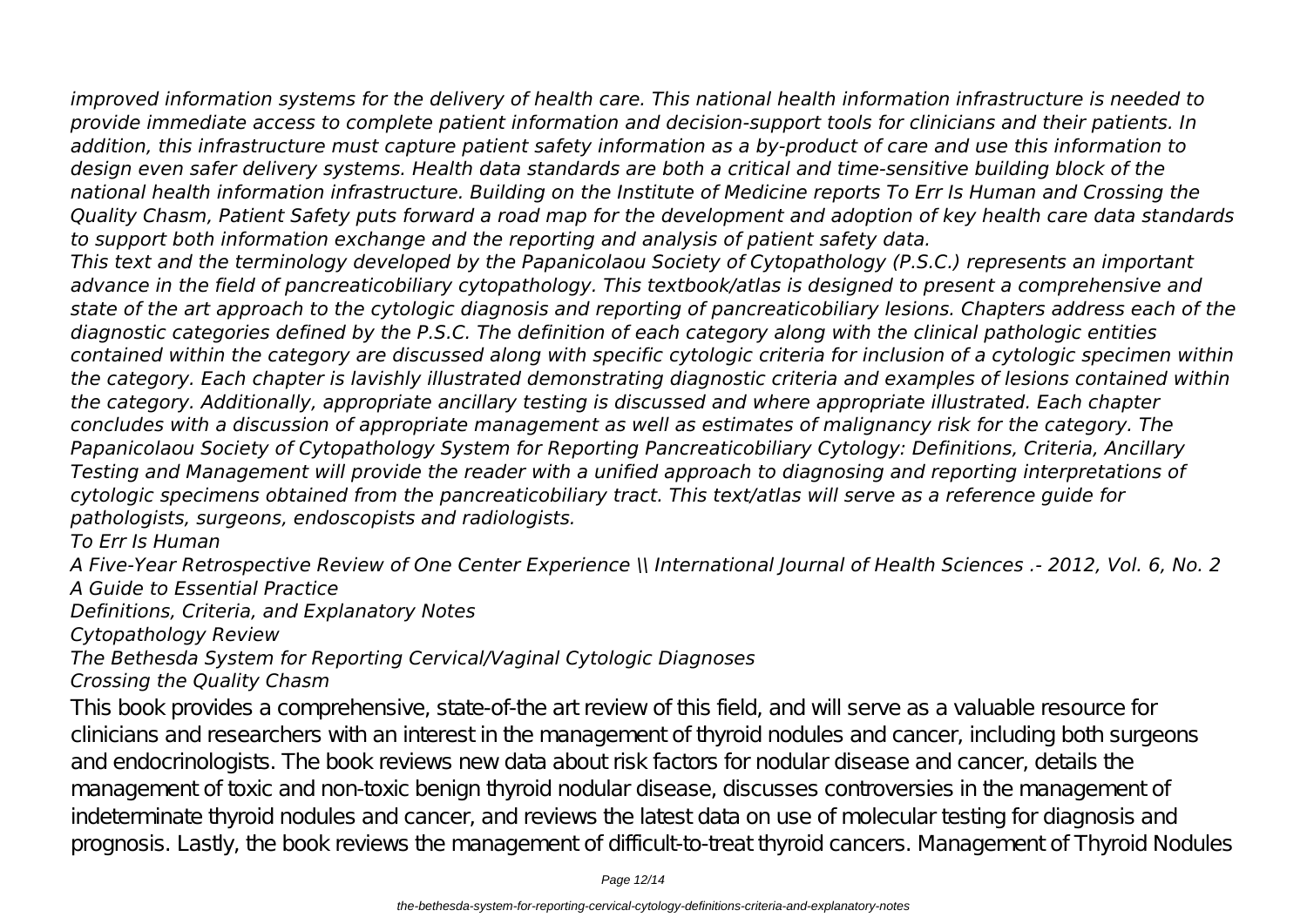and Differentiated Thyroid Cancer: A Practical Guide will serve as a useful resource for physicians and researchers dealing with, and interested in thyroid nodular disease and cancer. It will provide a concise yet comprehensive summary of the current status of the field that will help guide patient management and stimulate investigative efforts. All chapters are written by experts in their fields and include the most up to date scientific and clinical information. This atlas is the offspring of the "The National Cancer Institute (NCI) Thyroid Fine Needle Aspiration (FNA) State of the Science Conference," hosted by the NCI and organized by Dr. Andrea Abati. Preparations for the conference began 18 months earlier with the designation of a steering committee and the establishment of a dedicated, p- manent web site. The meeting took place on October 22 and 23, 2007 in Bethesda, Maryland and was co-moderated by Susan J. Mandel and Edmund S. Cibas. The discussions and conclusions regarding terminology and morphologic criteria 1, 2 from the meeting were summarized in publications by Baloch et al. and form the framework for this atlas. The atlas is organized by the general categories of "Nondiagnostic," "Benign," "Follicular Neoplasm/Suspicious for a Follicular Neoplasm", "Suspicious for Malignancy," and "Malignant," and it includes the defi- tions and morphologic criteria of these categories as set forth by Baloch et al. The majority of the conference participants also agreed on a category of "undetermined significance," which is incorporated in this atlas (Chap. 4). It is critical that the cytopathologist communicate thyroid FNA interpretations to the referring physician in terms that are succinct, unambiguous, and helpful clinically. We recognize that the terminology used here is a flexible framework that can be modified by individual laboratories to meet the needs of their providers and the patients they serve.

Experts estimate that as many as 98,000 people die in any given year from medical errors that occur in hospitals. That's more than die from motor vehicle accidents, breast cancer, or AIDS--three causes that receive far more public attention. Indeed, more people die annually from medication errors than from workplace injuries. Add the financial cost to the human tragedy, and medical error easily rises to the top ranks of urgent, widespread public problems. To Err Is Human breaks the silence that has surrounded medical errors and their consequence--but not by pointing fingers at caring health care professionals who make honest mistakes. After all, to err is human. Instead, this book sets forth a national agenda--with state and local implications--for reducing medical errors and improving patient safety through the design of a safer health system. This volume reveals the often startling statistics of medical error and the disparity between the incidence of error and public perception of it, given many patients' expectations that the medical profession always performs perfectly. A careful examination is made of how the surrounding forces of legislation, regulation, and market activity influence the quality of care provided by health care organizations and then looks at their handling of medical mistakes. Using a detailed case study, the book reviews the current understanding of why these mistakes happen. A key Page 13/14